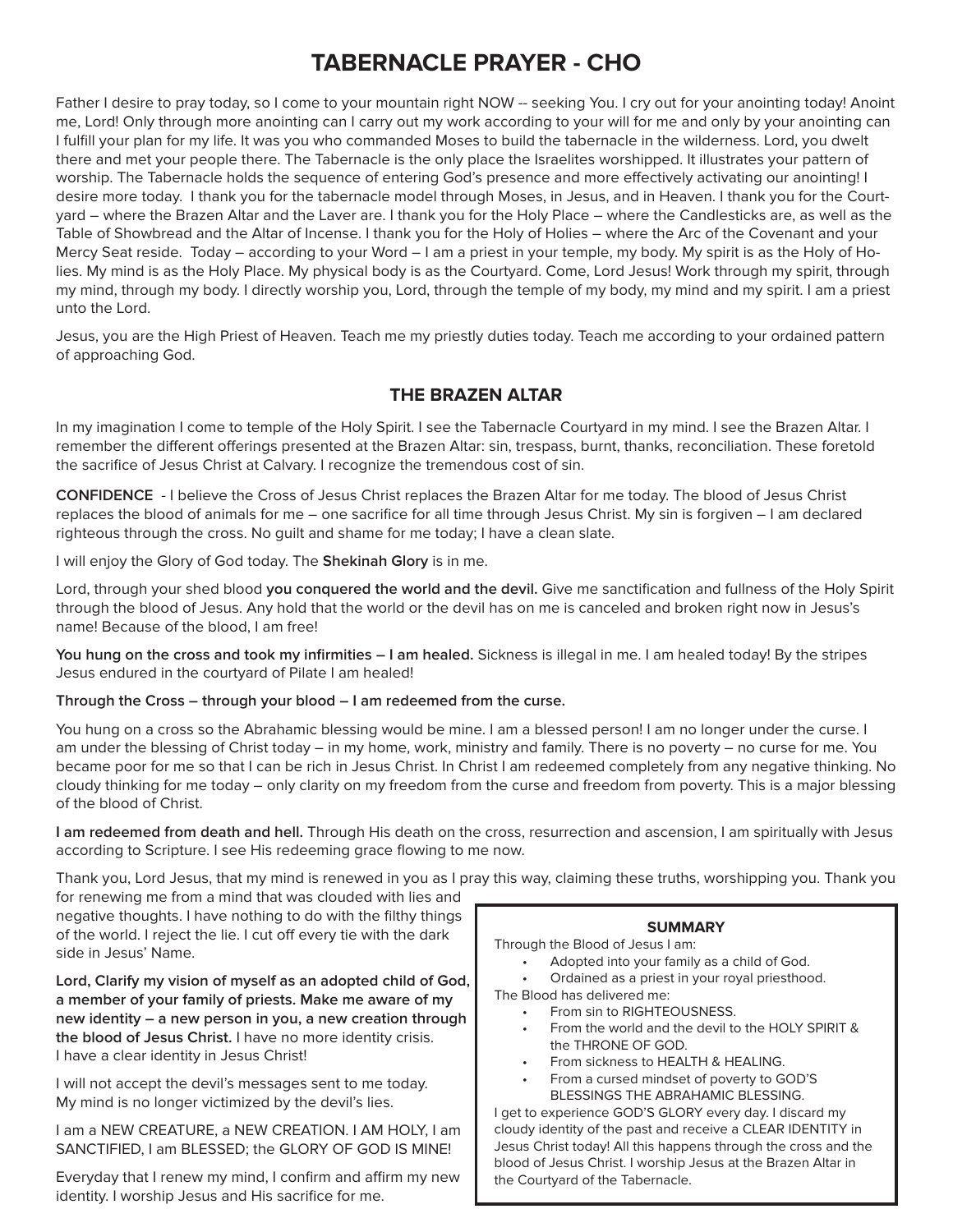# **THE LAVER**

### **Lord, I invite you, Expose Sin In Me**

This is the place I clean my conscience daily like taking a bath or shower. The priests wash their hands, feet and face at the Laver. It is a mirror. Before going into the Holy Place, I look at myself in the Laver. I evaluate my heart as I reflect on the 10 commandments pursuing a clear conscience. I can't drag my guilty conscience into your presence. You won't allow it.

**Commandment 1 –** Do I worship any other Gods? Do I put myself (self worship) ahead of (worship of Jesus)? There is only one God, in three persons: Father, Son, Holy Spirit. Forgive me, Lord, for dishonoring you by entertaining other gods.

**Commandment 2 –** Do I bow to any idols? Have I placed my role as husband, father, career person ahead of my role as a priest unto the Lord? Am I giving the first fruits of my day to something else? Am I worshiping graven images of money or power?

Forgive me for dishonoring you by worshipping idols.

**Commandment 3 –** Do I call God's name in vain – any of God's names? Forgive me for dishonoring you by taking any of your names in vain.

**Commandment 4 –** Do I honor God by keeping the Sabbath Holy? Am I paying tithes and keeping the Sabbath before expecting blessing from Lord?

Forgive me for dishonoring your Sabbath commandment. Teach me your ways!

**Commandment 5 -** Do I honor my parents or blame my parents for my problems? Do I dishonor those you put in authority over me – pastors, government leaders, school board, etc.? Do I gossip about them?

Forgive us, Father, for our negative cultural influence that disrespects our parents and dishonors you. May I be free from that influence! Forgive me for dishonoring my parents and any in authority over me. I bring honor to you today. Forgive me for dishonoring you, my Father in heaven.

### **Commandment 6 -** Do I kill by hating? In what ways am I programming my mind or the minds of my children to hate or be angry or hold prejudice against anyone?

I forgive others right now. I release all offenses. I repent of any angry words spoken. Forgive me for dishonoring you through angry words and hatred. O Lord, deliver me from an angry, bitter heart. Only you can do this. I have failed in controlling anger that rises up in me. Only you can give me the grace to have victory over this.

### **Commandment 7 -** Do I commit adultery or entertain lustful thoughts?

Forgive me for dishonoring you by being sexually impure. Cleanse me and make me holy! Give me the fear of the Lord. Help me to walk softly before you. Deliver me from the idolatry of the female form. Deliver me from unhealthy appetites.

### **Commandment 8 -** Am I stealing -- from You, Lord, or anyone? Am I squandering or misusing your gifts to me? Am I dishonest in my work, taking anything without paying for it or without permission?

Forgive me for poor stewardship, for stealing or squandering time, talents, treasures from you, Lord. Forgive me for my dishonest gains and give me grace to return or restore what I have taken wrongly. Make me a good steward of your temple, my body, and all these things you've given me to manage as a priest in your temple.

### **Commandment 9 -** Am I witnessing falsely?

Forgive me for lying. Forgive me for being a false witness of Jesus. Forgive me for believing false ideas and vain philosophies. I want to be a true witness of Jesus Christ. Forgive me for dishonoring you by trusting false things. Give me the way, the truth, and the life in Jesus Christ!

### **Commandment 10 –** Am I coveting? Am I coveting things you don't want me to have –my neighbor's house, car, reputation, wife, children, lifestyle? Covetousness is the first sin – the downfall of Eve and Adam that caused their disobedience. Am I coveting anything? Am I coveting my lifestyle?

All blessings are from the Lord. I am grateful for my (spouse), my children, my home, my career.

All abundance is from you, Lord. You are the source of all blessings and abundance. Forgive me for dishonoring you by wanting anything outside of your will for me. God, you are a good God – an abundant God. You have a desire to bless me more than I do! I release my time; I release my money so you can make open space in my life. I want to receive your abundance and blessing! Your will be done. Make open spaces in my life.

All this happens through the cross and the blood of Jesus Christ. I worship Jesus at the Laver in the Courtyard of the Tabernacle.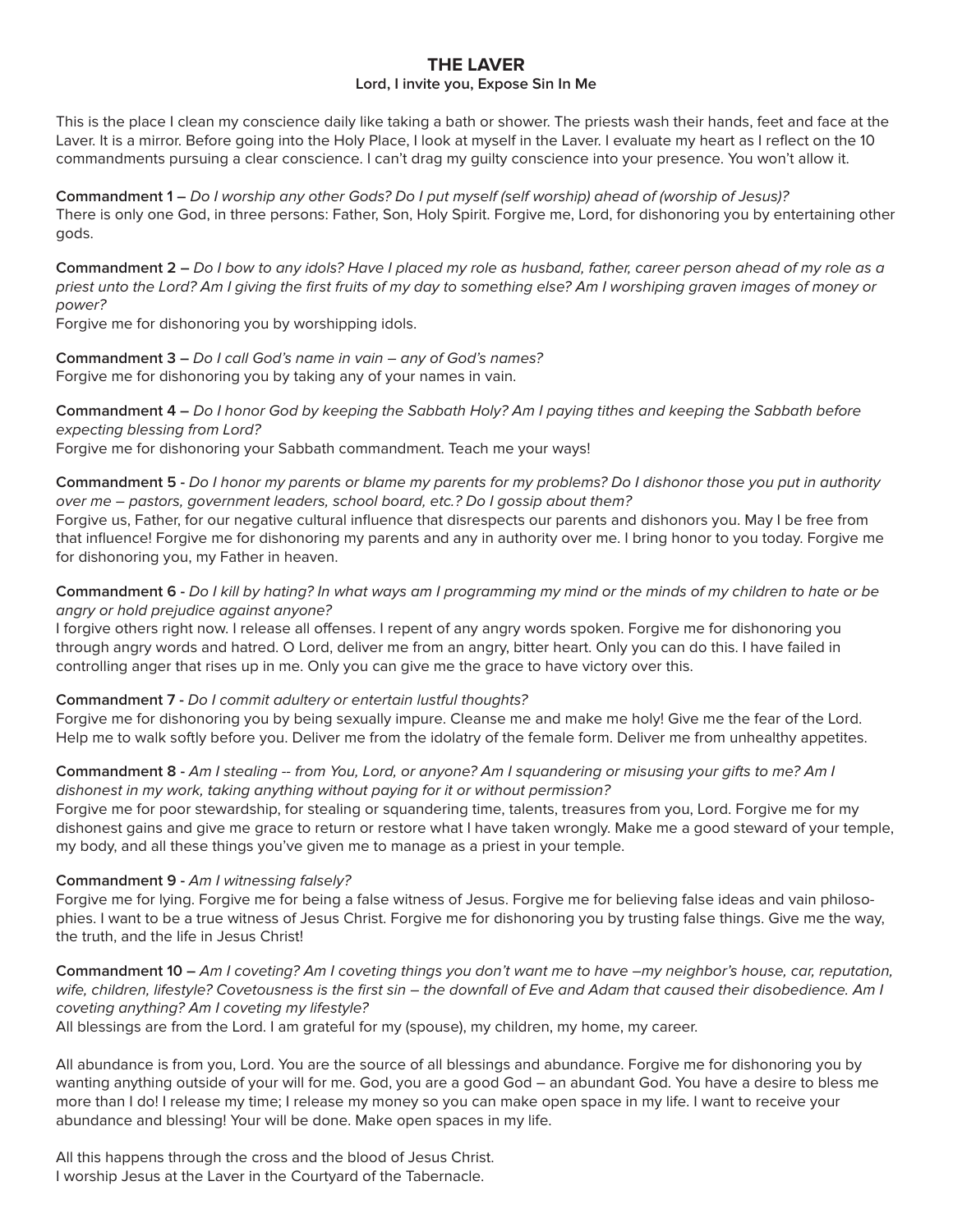# **THE HOLY PLACE**

#### **Candlesticks**

I open the curtain and walk into the Holy Place. There I see the candlesticks, symbolic of the Holy Spirit, the sevenfold Spirit of God: wisdom, understanding, counsel, might, knowledge, fear of the Lord, holiness.

Holy Spirit, I welcome a deeper more intimate relationship with you today. Through your anointing give me your wisdom. Help me to solve all the problems I face through your wisdom.

Give me your understanding so that I may understand the deep truths of God, and I may live those truths and pass them on to my children.

Give me counsel so that I will follow your narrow path. If it pleases you, allow me to advise others how to solve their problems.

Give me tremendous might so that I might be used by you to heal the hearts and lives of others and defeat the devil. You are the same yesterday, today, and forever.

Holy Spirit, increase my knowledge of the Bible. Give me a keen fear of the Lord so that I walk very softly before you and not commit any sin. Give me holiness though your presence, O Lord!

Holy Spirit you are a person, not a genie. The Father worked in the forefront during the Old Testament and Jesus worked in the New; I live in the Age of the Holy Spirit.

I don't want to catch quail with my bare hands. I want your wind to blow the quail into my camp. I want to depend on you, Holy Spirit, not my own strength.

You are a Holy Person with a will and emotions. Forgive me for treating you impersonally. You should be welcomed, loved, caressed, adored, worshipped. You are my senior partner. You are my Lord. I depend upon you. Let's go Holy Spirit. Thank you for your anointing. Let's work together. I will follow you.

## **THE TABLE OF SHOWBREAD**

The Showbread is the symbol of the Word of God.

Thank you for your Logos word and your Rhema word. Thank you for the written word and the inspired Word of God. All the 7,000+ promises of God are written in the scriptures. The Logos written word is potentially mine. Rhema is inspired word made alive in my heart today for a specific application.

Give me Lord, your specific word – your Rhema Word – for my life today. Give me this day my daily bread. I must wait on you, Lord, today – if I want to get your inspired Word.

Knowledge can become a kind of false faith. I want true faith from you today, Lord! Operating on knowledge alone can be disobeying you. I want to obey you in all things today.

Naming and claiming promises my finger lands on in scripture is a dangerous business. Waiting on you, Lord, for Rhema is the way of the mature disciple.

Jesus, you spoke of this truth when you said: Man does not live by bread alone but by every word that comes from the MOUTH of God. (Matt. 4:4)

## **THE ALTAR OF INCENSE**

Father, you are omnipotent. You can do anything and I will believe you. Give me perfect faith in Jesus Christ.

I CHOOSE by exercising my free will today. I choose to believe YOU! I reject fear and doubt. I will never choose either of them.

I trust you. I trust your Word. I trust you, Holy Spirit. You are always with me. You will never leave me or forsake me. John 14:20 says, you are in me! That's where you live. Make yourself very real to me today! (When you come to this place pause for a few moments to simply praise God, singing in the Spirit or praying as the Lord leads you.)

John 14:20 At that time [when that day comes] you will know [for yourselves] that I am in My Father, and you [are] in Me, and I [am] in you.

John 14:21 The person who has My commands and keeps them is the one who [really] loves Me; and whoever [really] loves Me will be loved by My Father, and I [too] will love him and will show (reveal, manifest) Myself to him. [I will let Myself be clearly seen by him and make Myself real to him.]